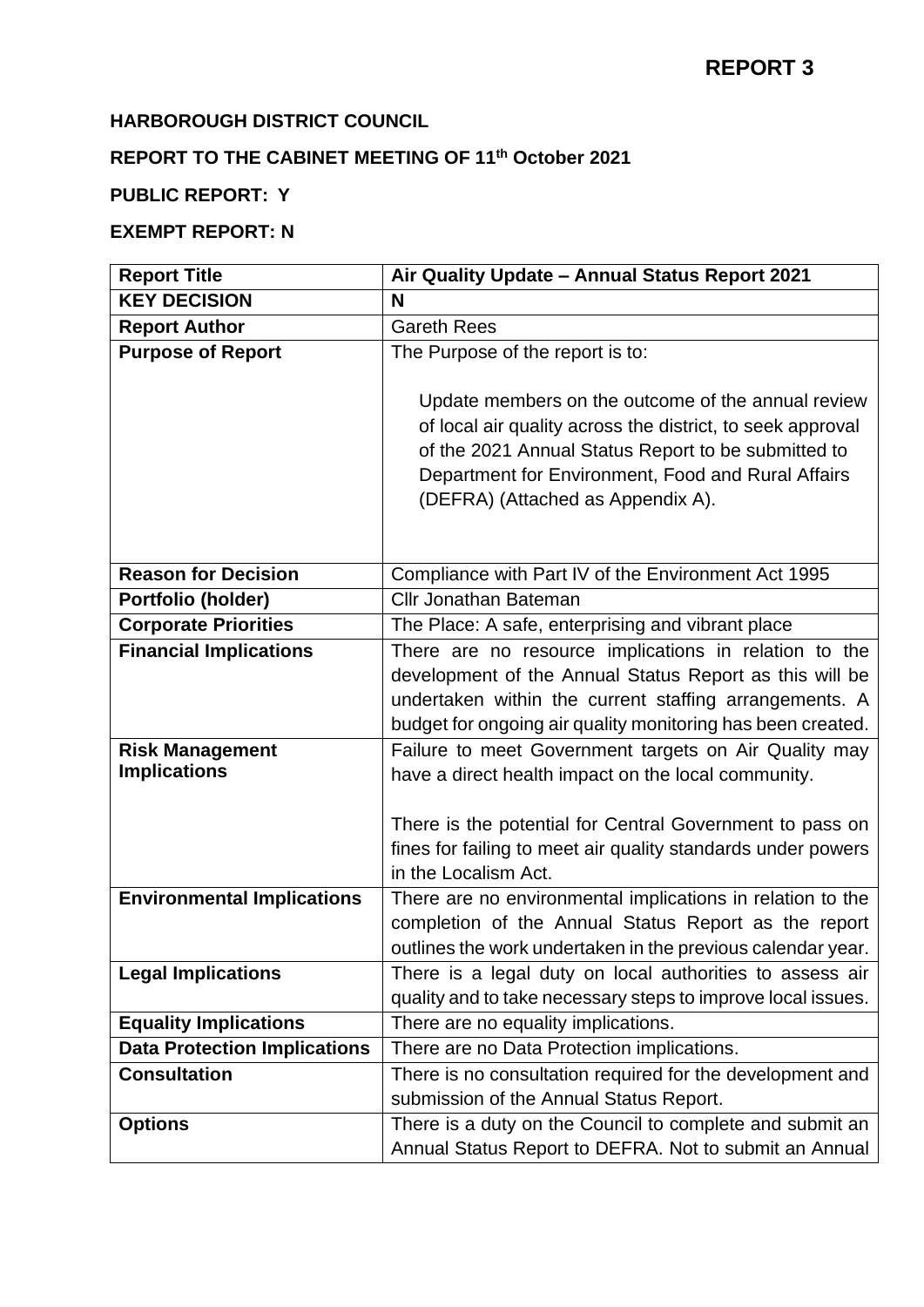|                          | Status Report would mean that the Council has not fulfilled |
|--------------------------|-------------------------------------------------------------|
|                          | its obligations under the Environment Act 1995.             |
| <b>Background Papers</b> | Previous Air Quality Reports can be found on the            |
|                          | council's website:                                          |
|                          | https://www.harborough.gov.uk/directory_record/2268/air     |
|                          | quality_review_and_assessment                               |
| <b>Recommendation</b>    | Members approve the 2021 Air Quality Annual Status          |
|                          | Report (ASR) for submission to DEFRA as set out in          |
|                          | Appendix A.                                                 |
|                          |                                                             |
|                          |                                                             |

#### **1. Key Facts**

- 1.1 Air pollution is associated with several adverse health impacts. It is recognised as a contributing factor in the onset of heart disease and cancer. Additionally, air pollution particularly affects the most vulnerable in society: children and older people, and those with heart and lung conditions.
- 1.2 Generally the air quality throughout the district is good however there are known issues in both Lutterworth and areas of Kibworth Beauchamp and Kibworth Harcourt along the A6 highway which cuts both villages, with regards to exceedances of the annual average objective level for Nitrogen Dioxide. An Air Quality Management Area (AQMA) has been declared in both areas. The Lutterworth AQMA was first declared in 2001 and The Kibworths AQMA in November 2017.
- 1.3 The Annual Status Report (ASR) provides a detailed assessment of any monitoring results carried out in the district for the previous year along with any action undertaken to work towards improving air quality and is based on the calendar year 2020.
- 1.4 In Lutterworth, the HGV gating system which allows a greater free flow of this type of vehicle through the town by controlling the traffic light sequencing has continued to operate.
- 1.5 The Council carries out air quality monitoring across the district using a network of diffusion tubes. During 2020 an additional two monitoring sites were commissioned across the district. The annual average results are collated and corrected in accordance with the annually published correction factors. The annual average national objective level for Nitrogen Dioxide is 40ug.m<sup>-3</sup> and in 2020 no locations exceeded this which is likely a result of reduced traffic caused by COVID19.
- 1.7 The annual average results for all of the other tubes across the district did not show any exceedances in the national objective level at relevant receptors and ranged from 10.3µg.m $3$  to 37.6µg.m $3$ .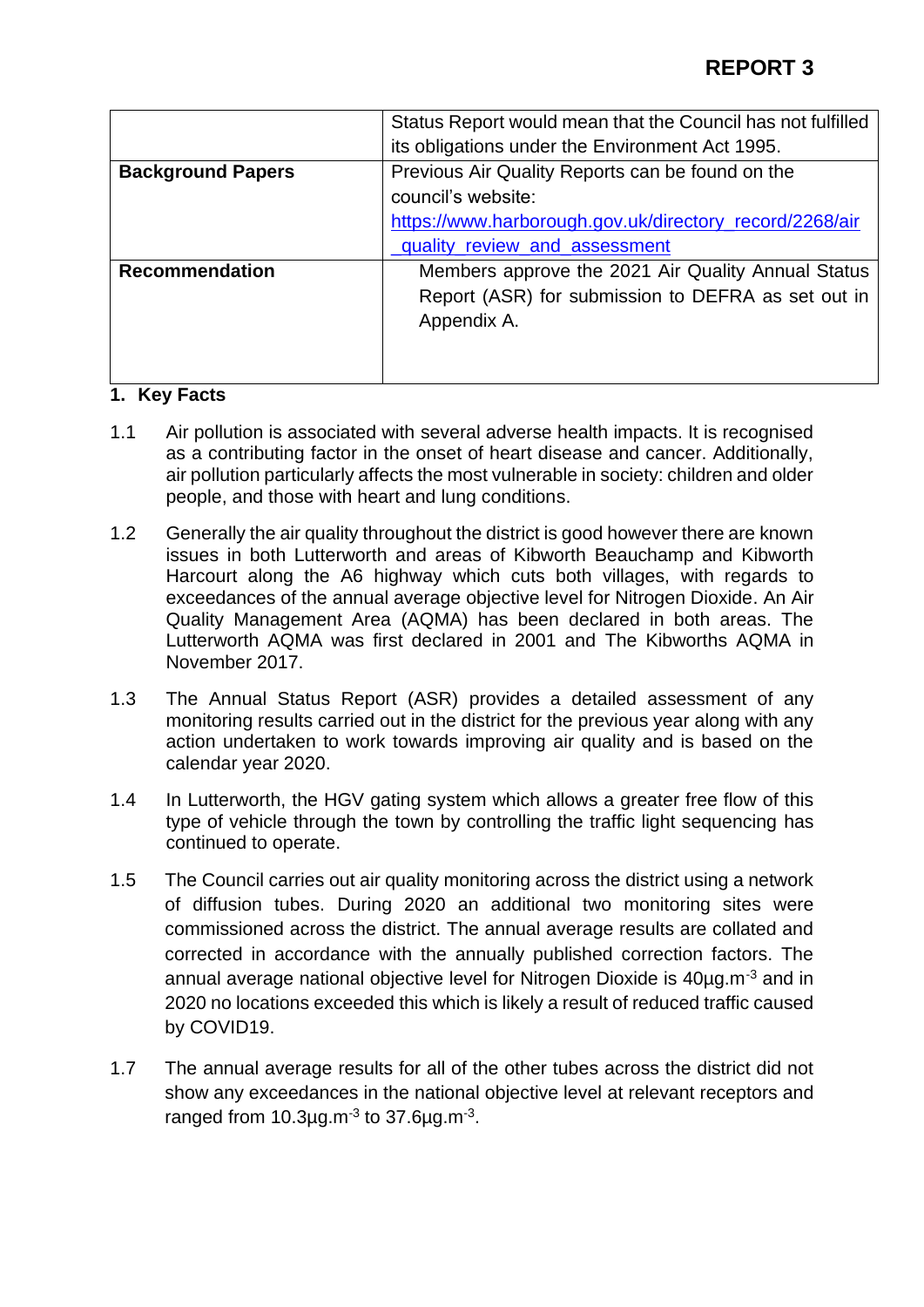- 1.8 The Council has been monitoring in Lutterworth since 1997 and for the third year running since the declaration of the AQMA in 2001, the 2020 Nitrogen Dioxide results did not exceed the annual mean air quality standard.
- 1.9 Whilst the 2018, 2019, 2020 annual average results in Lutterworth are very encouraging, continuation of monitoring will be required for further years before the Council can be confident that there is sufficient evidence to consider the revocation of the AQMA.
- 1.10 The Automatic monitor installed along the A6 in the Kibworths in 2019 did not record any exceedances of the 1-hour mean air quality standard for Nitrogen Dioxide during 2020
- 1.11 In 2020 council purchased portable indicative air quality monitor from Leicester based firm Earthsense<https://www.earthsense.co.uk/> called a zephyr.
- 1.12 The zephyr was first installed on Springfield Street in Market Harborough from 14/02/2020 to 03/06/2020. During that time:
	- when annualised, the annual mean was below the annual mean air quality objectives for NO2, PM2.5 and PM<sup>10</sup>
	- no exceedances of the hourly mean air quality objective for  $NO<sub>2</sub>$  were recorded
	- no exceedances of the daily mean air quality objective for PM<sub>10</sub> were detected.
- 1.13 The Zephyr was then installed in The Kibworths from 03/06/2020 to 31/12/2020. During that time:
	- when annualised, the annual mean was below the annual mean air quality objectives for  $NO<sub>2</sub>$ , PM<sub>2.5</sub> and PM<sub>10</sub>
	- Three exceedances of the hourly mean air quality objective for  $NO<sub>2</sub>$  were recorded however 18 exceedances are allowed within the Air Quality Standard so the standard was not breached.
	- no exceedances of the daily mean air quality objective for PM<sup>10</sup> were detected.

#### **2. Ongoing work in 2021**

- 2.1 Whilst the 2021 Annual Status Report is the formal submission for activities and monitoring undertaken during 2020, there have several interventions undertaken in 2021 to date which work towards improving local air quality, including:
	- The Council has continued to monitor real time Nitrogen Dioxide levels in The Kibworths using our permanent roadside Nitrogen Dioxide reference monitor:

The full results from this monitor are available online: [http://ukairquality.net/test/Dashboard/Index\\_?dashboardName=Dashboard\\_2&](http://ukairquality.net/test/Dashboard/Index_?dashboardName=Dashboard_2&id=258&stationInfoConfigKey=stationinfopage&DeviceType=desktop&FromAdmin=false&showHiddenElements=false&isPopup=false) [id=258&stationInfoConfigKey=stationinfopage&DeviceType=desktop&FromAd](http://ukairquality.net/test/Dashboard/Index_?dashboardName=Dashboard_2&id=258&stationInfoConfigKey=stationinfopage&DeviceType=desktop&FromAdmin=false&showHiddenElements=false&isPopup=false) [min=false&showHiddenElements=false&isPopup=false](http://ukairquality.net/test/Dashboard/Index_?dashboardName=Dashboard_2&id=258&stationInfoConfigKey=stationinfopage&DeviceType=desktop&FromAdmin=false&showHiddenElements=false&isPopup=false)